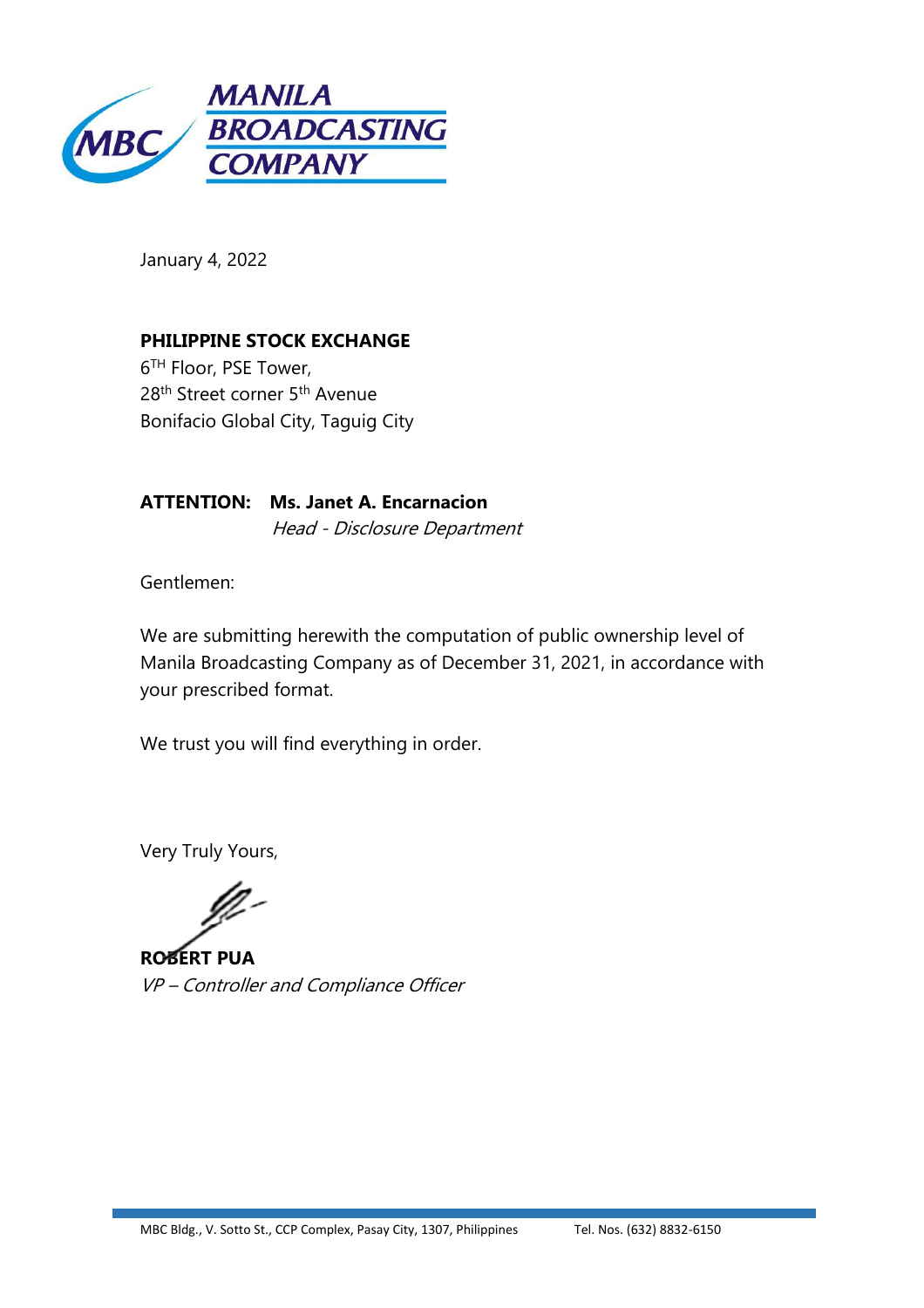## **MANILA BROADCASTING COMPANY Computation of Public Ownership as of December 31, 2021**

|                                                                          |                     |                | <b>Number of Shares</b>  |                                |
|--------------------------------------------------------------------------|---------------------|----------------|--------------------------|--------------------------------|
| Number of Issued Shares                                                  |                     | Δ              | B                        | <b>Total</b><br>402,803,777    |
| Less: Number of Treasury Shares<br>Number of Outstanding Shares<br>Less: |                     |                |                          | 120,787<br>402,682,990         |
|                                                                          |                     |                |                          |                                |
|                                                                          | % to total          |                | <b>Number of Shares</b>  |                                |
| <b>DIRECTORS</b>                                                         | I/O Shares          | Δ              | B                        | <b>Total</b>                   |
| FEDERICO J. ELIZALDE<br>Direct                                           | 0.0000%             |                |                          | 94                             |
| RUPERTO S. NICDAO, JR.                                                   |                     |                |                          |                                |
| Direct                                                                   | 0.0014%             |                |                          | 5,530                          |
| JULIO MANUEL P. MACUJA                                                   |                     |                |                          |                                |
| Direct                                                                   | 0.0000%             |                |                          | 36                             |
| EDUARDO G. CORDOVA                                                       |                     |                |                          |                                |
| Direct<br>JUAN M. ELIZALDE                                               | 0.0032%             |                |                          | 12,779                         |
| Direct                                                                   | 0.0002%             |                |                          | 1,000                          |
| <b>ROBERT PUA</b>                                                        |                     |                |                          |                                |
| Direct                                                                   | 0.0002%             |                |                          | 1,000                          |
| <b>GEORGE T. GODUCO</b>                                                  |                     |                |                          |                                |
| Direct                                                                   | 0.0002%             |                |                          | 1,000                          |
| MARVEL K. TAN<br>Direct                                                  | 0.0000%             |                |                          | 36                             |
| RUDOLPH STEVE E. JULARBAL                                                |                     |                |                          |                                |
| Direct                                                                   | 0.0027%             |                |                          | 10,807                         |
| Subtotal                                                                 | 0.0080%             | ÷,             | $\overline{\phantom{a}}$ | 32,282                         |
|                                                                          |                     |                |                          |                                |
| <b>OFFICERS</b>                                                          |                     |                |                          |                                |
| FEDERICO J. ELIZALDE<br>RUPERTO S. NICDAO, JR.                           |                     |                |                          | same as above<br>same as above |
| JULIO MANUEL P. MACUJA                                                   |                     |                |                          | same as above                  |
| EDUARDO G. CORDOVA                                                       |                     |                |                          | same as above                  |
| JUAN M. ELIZALDE                                                         |                     |                |                          | same as above                  |
| <b>ROBERT PUA</b>                                                        |                     |                |                          | same as above                  |
| RUDOLPH STEVE E. JULARBAL                                                |                     |                |                          | same as above                  |
| ALBERT M. SONGCO                                                         |                     |                |                          |                                |
| Direct<br>JONATHAN E. DECENA                                             | 0.0002%             |                |                          | 1,000                          |
| Direct                                                                   | 0.0002%             |                |                          | 1,000                          |
| IRVING A. LISONDRA                                                       |                     |                |                          |                                |
| Direct                                                                   | 0.0002%             |                |                          | 1,000                          |
| CARLEA C. MIRANDA                                                        |                     |                |                          |                                |
| Direct<br>JOSE MA T. PARROCO                                             | 0.0002%             |                |                          | 1,000                          |
| Direct                                                                   | 0.0003%             |                |                          | 1,200                          |
| ELPIDIO M. MACALMA                                                       |                     |                |                          |                                |
| Direct                                                                   | 0.0002%             |                |                          | 1,000                          |
| ELLEN C. FULLIDO                                                         | 0.0000%             |                |                          |                                |
| WILFREDO H. ESPINOSA                                                     | 0.0000%             |                |                          |                                |
| JOHNNY FAITH QUILING                                                     | 0.0000%             |                |                          | 6.200.00                       |
| Subtotal                                                                 | 0.0015%             |                |                          |                                |
| PRINCIPAL / SUBSTANTIAL STOCKHOLDERS                                     |                     |                |                          |                                |
| ELIZALDE HOLDINGS CORPORATION                                            |                     |                |                          |                                |
| Direct                                                                   | 34.6572%            |                |                          | 139,558,774                    |
| Indirect                                                                 |                     |                |                          |                                |
| (through Elizalde Land, Inc.)                                            | 21.6051%            |                |                          | 87,000,000                     |
| (through Cebu Broadcasting Company)<br>(through Sunshine Inns, Inc.)     | 12.4167%<br>2.4833% |                |                          | 50,000,000<br>10,000,000       |
| (through Philippine Broadcasting Corporation)                            | 1.2417%             |                |                          | 5,000,000                      |
| ROMULO, MABANTA, BUENAVENTURA, SAYOC                                     |                     |                |                          |                                |
| & DELOS ANGELES                                                          |                     |                |                          |                                |
| Direct                                                                   | 17.3613%            |                |                          | 69,910,993                     |
| Subtotal                                                                 | 89.7653%            | ÷,             |                          | 361,469,767                    |
| <b>OTHERS</b>                                                            |                     |                |                          |                                |
| Government                                                               | 0.0000%             |                |                          |                                |
| Banks                                                                    | 0.0000%             |                |                          |                                |
| Employees                                                                | 0.0000%             |                |                          |                                |
| Lock-up Shares                                                           | 0.0000%             |                |                          |                                |
| Subtotal                                                                 | 0.0000%             | $\blacksquare$ | $\sim$                   | ٠                              |
| <b>TOTAL</b>                                                             | 89.7749%            |                |                          | 361,508,249                    |
|                                                                          | 10.2251%            |                |                          |                                |
| Total Number of Shares Owned by the Public                               |                     |                |                          | 41,174,741                     |